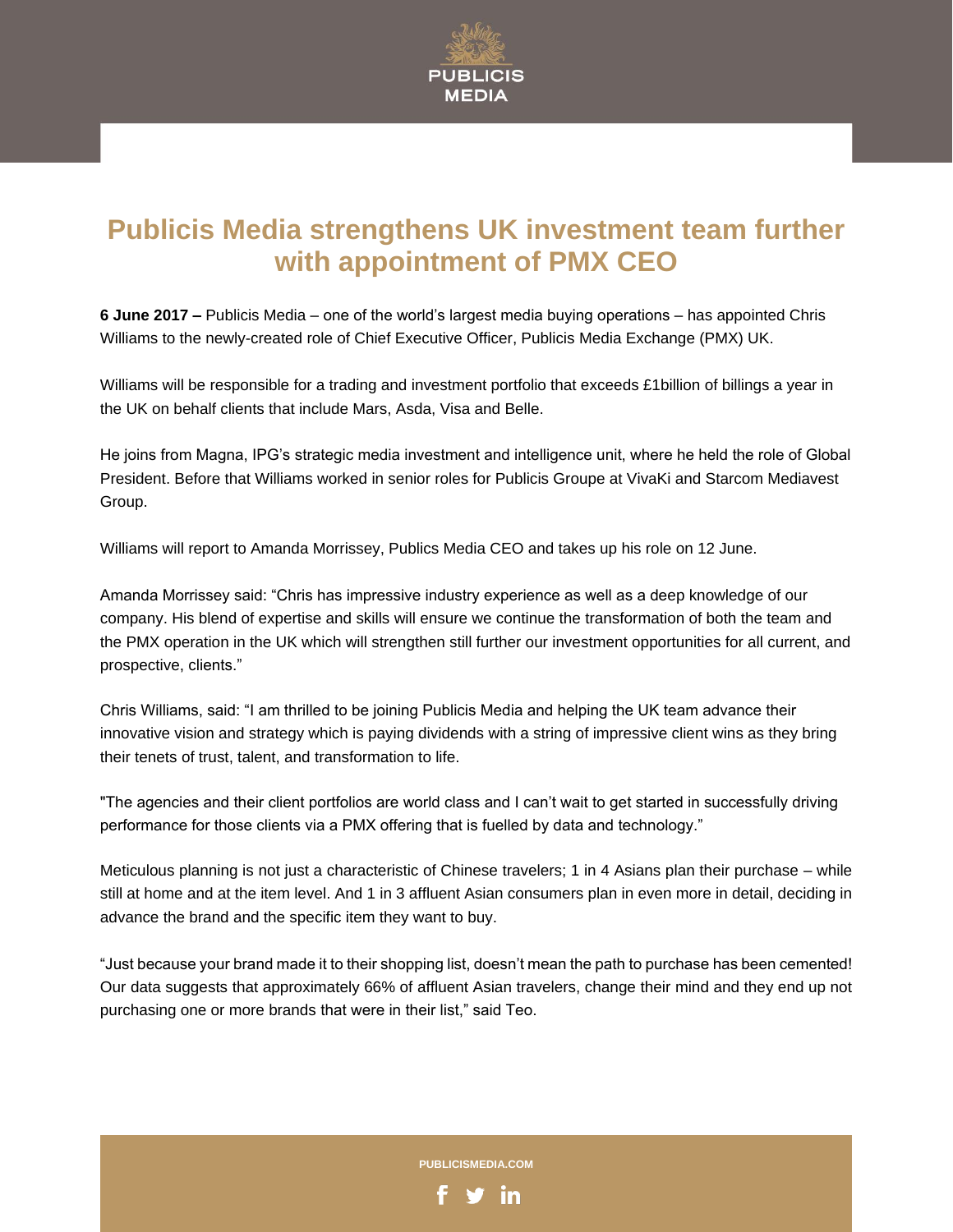

Approximately the same percentage of respondents – 65% - told us that they purchased a new brand – one they did not know before their trip.

Millennials are even more susceptible to discover a new brand vs the overall respondent. We can see that souvenirs and local food are topping the list of Item at the planning stage, but when consumers plan in detail, they tend to do so for Luxury Cosmetics, Accessories, Fashion. China is a big surprise here.

Traditionally, Chinese travelers have been (and are) very detailed planners. When compared to the rest of Asian Affluent travelers, we see the Chinese planning more on the Brand only level and they do so across the spectrum.

Across all of Asia, consumers are willing to spend beyond their budgeted expense.

The most profitable way in reaching luxury consumers is in upping the digital game with multiple opportunities to reach Asian travelers on-the-go with influential own-language content.

## **About Publicis Media:**

Publicis Media is one of the four solutions hubs of Publicis Groupe ([Euronext Paris FR0000130577, CAC 40], alongside Publicis Communications, Publicis.Sapient and Publicis Healthcare. Led by Steve King, CEO, Publicis Media is comprised of five global brands, Starcom, Zenith, Mediavest | Spark, Blue 449 and Performics, powered by digital-first, data-driven global practices that together deliver client value and business transformation. Publicis Media is committed to helping its clients navigate the modern media landscape and is present in more than 100 countries with over 17,500 employees worldwide.